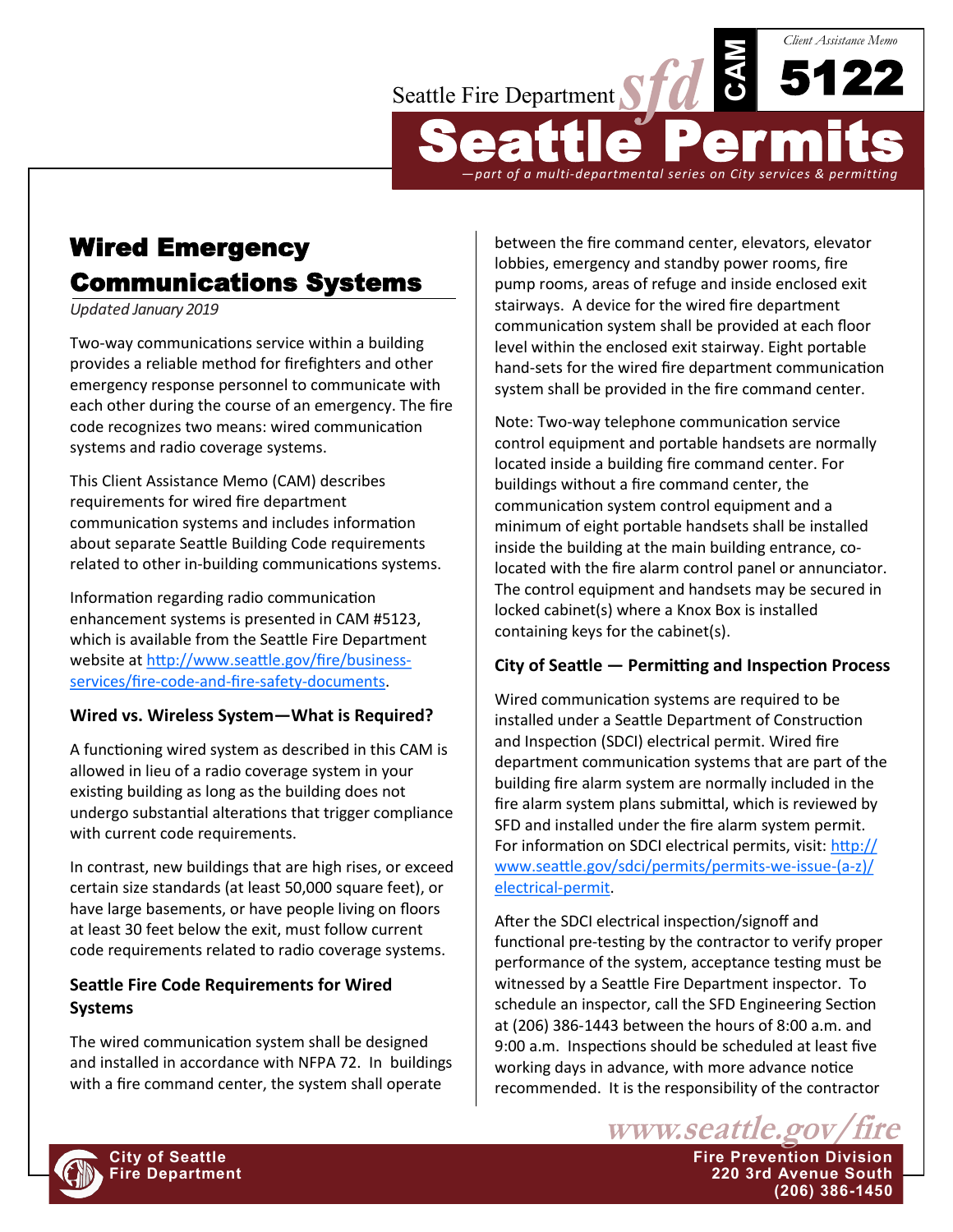to perform all acceptance tests and provide the necessary equipment for the tests.

## **Additional Two-Way Wired Communications Systems Required by the Seattle Building Code**

The Seattle Building Code (SBC) has additional requirements for a separate two-way wired communication system. SBC Section 1009.6.5 requires an 'Area of Refuge' two-way communication system that also communicates with the building fire command center. For buildings without a fire command center, the communication system control equipment is normally installed inside the building at the main building entrance, co-located with the fire alarm control panel or annunciator.

The following sections of the SBC are excerpted for customers' reference:

## *SBC 1009.6.5— Two-way communication*

*Areas of refuge shall be provided with a two-way communication system complying with Sections 1009.8.1 and 1009.8.2.* 

### *SBC 1009.8 — Two-way communication*

*A two-way communication system complying with Sections 1009.8.1 and 1009.8.2 shall be provided at the landing serving each elevator or bank of elevators on each accessible floor that is one or more stories above or below the level of exit discharge.*

### *Exceptions:*

- *1. Two-way communication systems are not required at the landing serving each elevator or bank of elevators where the two-way communication system is provided within areas of refuge in accordance with Section 1009.6.5.*
- *2. Two-way communication systems are not required on floors provided with ramps conforming to the provisions of Section 1012.*
- *3. Two-way communication systems are not required at the landings serving only service elevators that are not designated as part of the accessible means of egress or serve as part of the required accessible route into a facility.*
- *4. Two-way communication systems are not required at the landings serving only freight elevators.*

*5. Two-way communication systems are not required at the landing serving a private residence elevator.*

#### *SBC 1009.8.1 System requirements*

*Two-way communication systems shall provide communication between each required location and the fire command center or a central control point location approved by the fire department. Where the central control point is not constantly attended, a two-way communication system shall have a timed automatic telephone dial-out capability to a monitoring location. The two-way communication system shall include both audible and visible signals. The two-way communication system shall have a battery backup or an approved alternate source of power that is capable of 90 minutes of use upon failure of the normal power source.* 

### *SBC 1009.8.2 Directions*

*Directions for the use of the two-way communication system, instructions for summoning assistance via the two-way communication system and written identification of the location shall be posted adjacent to the two-way communication system.*

### *SBC 403.5.3.1* **High-rise buildings**

This section requires a stairway telephone or other twoway communication device every fifth floor in each stairway connected to a constantly attended location, similar to the passenger phones or 'push-to-talk boxes' that are installed in elevators.

## *SBC 1010.1.9.11 Stairways in non-high-rise buildings*

This section requires a stairway or other two-way communication system for stairways that are serving more than four stories in non-high rise buildings and have doors locked from the side opposite of the egress side.

**LEGAL DISCLAIMER:** *This Client Assistance Memo (CAM) should not be used as a substitute for codes and regulations. Individuals are responsible for compliance with all code and rule requirements, whether or not described in this CAM.*